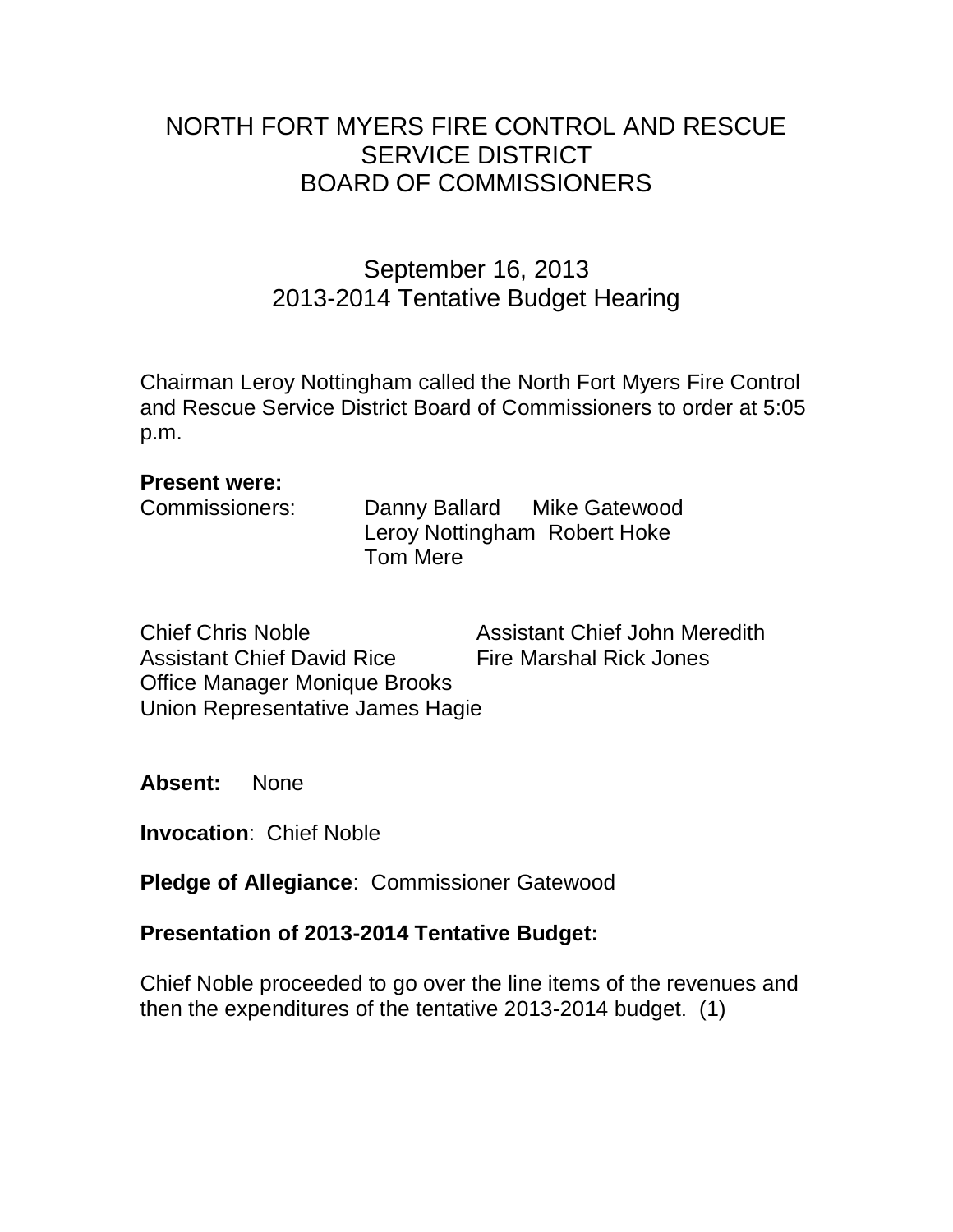Questions/Comments were:

Hoke-

How are we extending service on our vehicles? Going from hours, to using months and mileage

Nottingham-

The retiree insurance is a huge burden on a District that is financially struggling.

Mere-

He recently heard from someone the benefits of synthetic oil, and asked if we had looked in to this for our vehicles? Yes we have, however, we did not feel it fit our needs.

**Commissioner Ballard made a motion to accept Resolution 2013-001, which sets the millage rate at 2.5 Mills, for fiscal year 2013-2014. Seconded by Commissioner Gatewood. There were no questions. All were in favor, and the vote was unanimous. (2)**

**Commissioner Ballard made a motion to accept the 2013-2014 Tentative budget, as presented. Commissioner Mere seconded. There were no questions, and the motion was put to vote, all were in favor, and the decision was unanimous. (3)**

Chief Noble presented the Tentative 2013/2014 Impact Fee Budget.